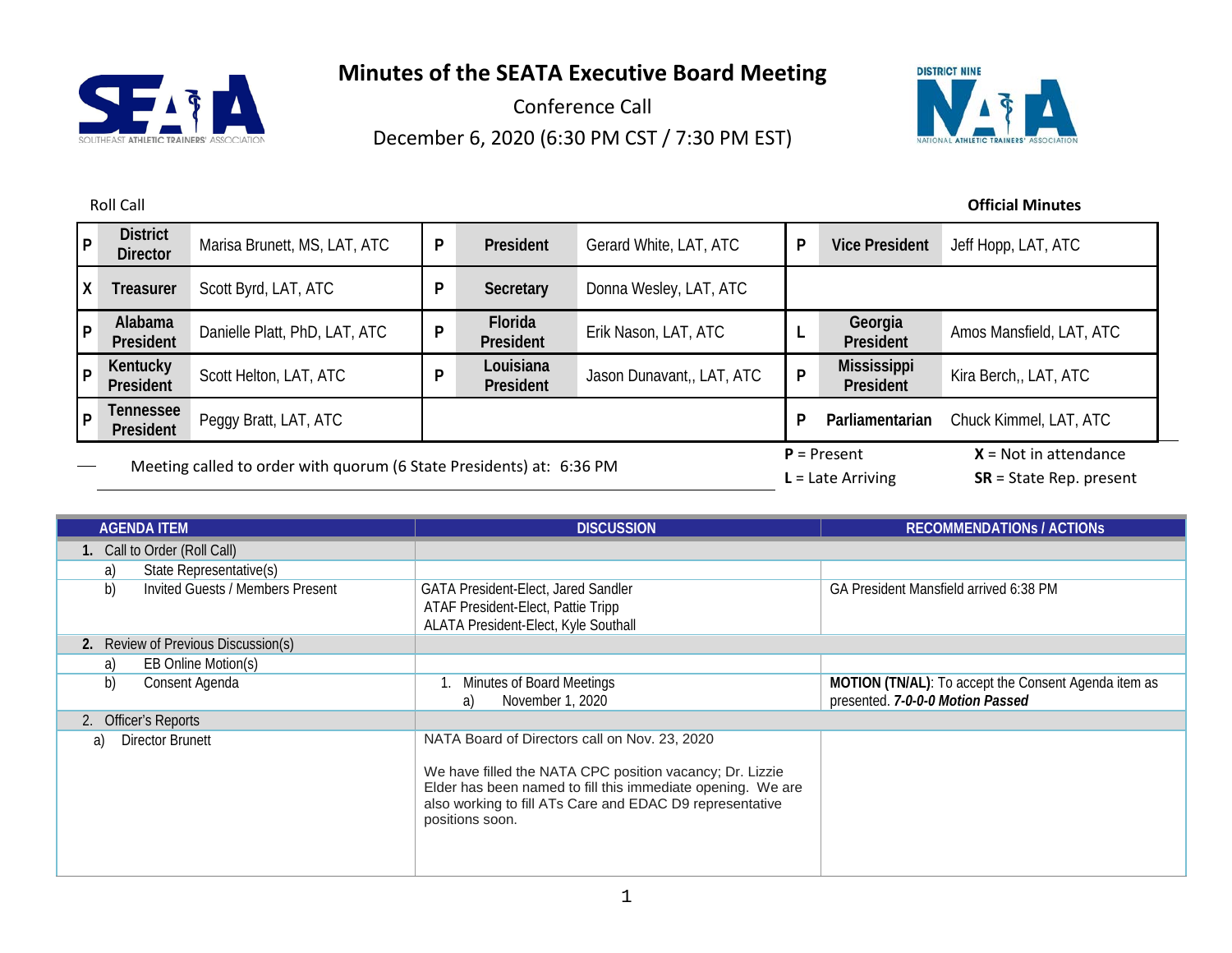

Conference Call



| General Update:<br>Strategic Alliance AT Enrollment Initiative: Did a<br>$\bullet$<br>focus group and spoke with key stakeholders,<br>program directors to look at how we can increase AT<br>student enrollment. Will be putting together a report<br>to present with opportunities.<br>Young Professionals Committee update: Director<br>Brunett reported the current YPC will be submitting a<br>financial request as director by BOC in January of<br>2021 to request the financial support to move forward                                                                                                                                                                                                                                                                                                                                                                                                                                                                                                                                                                                                                                                                                                                                                                                   |  |
|--------------------------------------------------------------------------------------------------------------------------------------------------------------------------------------------------------------------------------------------------------------------------------------------------------------------------------------------------------------------------------------------------------------------------------------------------------------------------------------------------------------------------------------------------------------------------------------------------------------------------------------------------------------------------------------------------------------------------------------------------------------------------------------------------------------------------------------------------------------------------------------------------------------------------------------------------------------------------------------------------------------------------------------------------------------------------------------------------------------------------------------------------------------------------------------------------------------------------------------------------------------------------------------------------|--|
| with the Early Professionals committee and the<br>Career Advancement Committee. That being said, all<br>directors that need to replace their YPC rep for June<br>2021 will need to continue to move forward with that<br>and once the financial request is approved, then they<br>can make the determination as to the other<br>committee's representative.<br>Board of Certification Update:<br>BOC Central is down and they are migrating to a new<br>$\bullet$<br>system that will be more user friendly, BOC 360*. No<br>more CE's can be entered into the system until the<br>new one is up sometime in the Spring/Summer 2021.<br>There is a link (PDF form) for people to track their<br>CE's until the new system is live.<br>BOC BOD has APPROVED TO REMOVE EBP's with<br>the next BOC reporting cycle. New Approved<br>Provider standards will come out in January 2021.<br>Everyone will still need EBP's for the current<br>reporting cycle ending in 2021; EBP program will be<br>discontinued after that.<br>The BOC open comment period for the new ortho<br>$\bullet$<br>specialty certification ended on 11/10 and they are<br>now interpreting the data.<br>Ortho Specialty Practice Analysis summary is<br>$\bullet$<br>available on the BOC website.<br><b>CAATE Update:</b> |  |
| Just had the Virtual ACCREDITATION<br>$\bullet$<br>CONFERENCE on December 4th and 5th.<br><b>NATA Foundation Update:</b><br>President Conway announced their BOD elected Ken<br>$\bullet$<br>Cameron as the new Foundation President.<br>NATA Governmental Affairs Update:                                                                                                                                                                                                                                                                                                                                                                                                                                                                                                                                                                                                                                                                                                                                                                                                                                                                                                                                                                                                                       |  |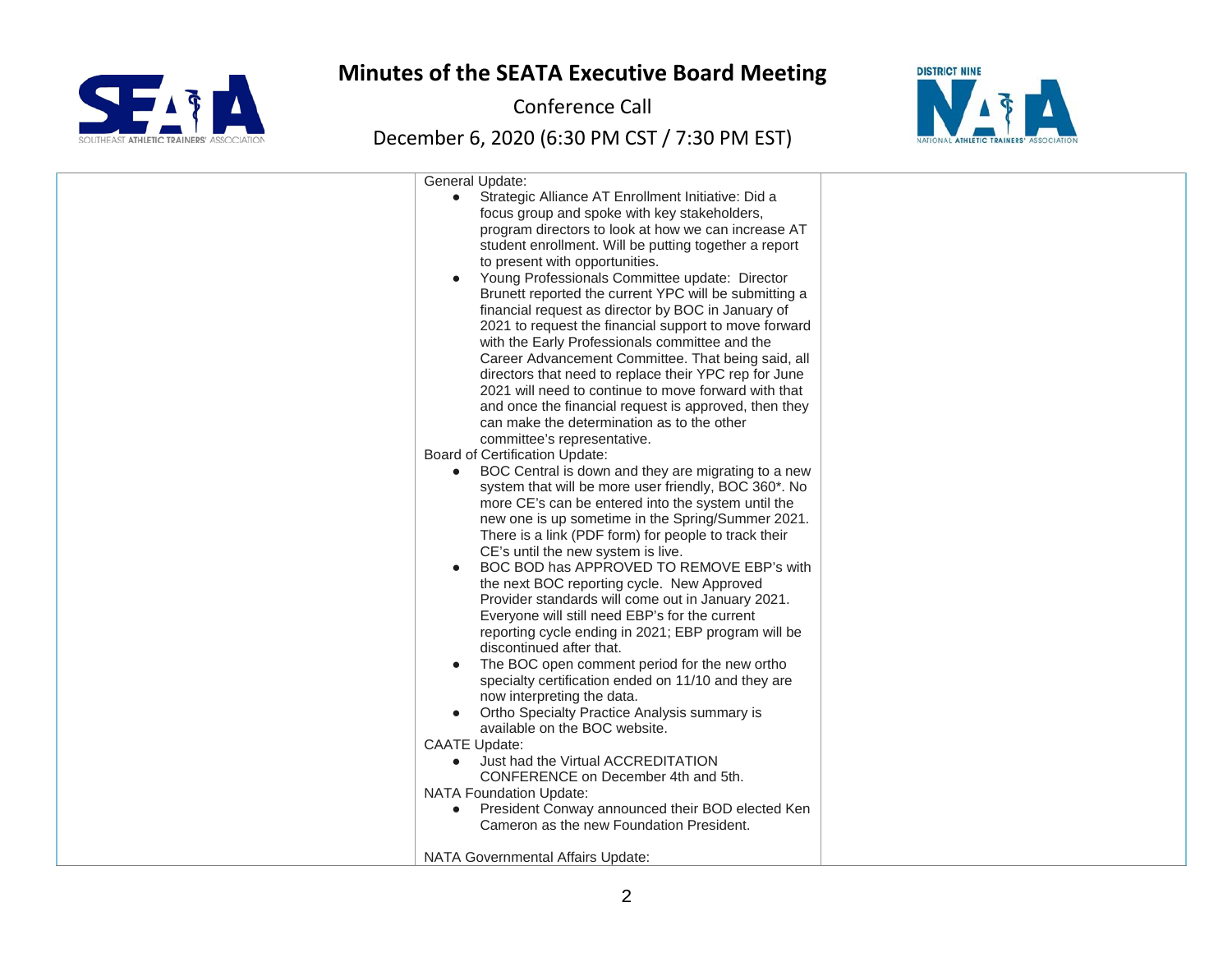

Conference Call



| Held a bootcamp in IL and have a few more               |  |
|---------------------------------------------------------|--|
| scheduled in SC and NY as they are working towards      |  |
| the move to licensure.                                  |  |
| Have had great conversations with the military. The     |  |
| Air Force AT policy was released and NATA sent a        |  |
| letter back with our comment on their definition of     |  |
| "AT".                                                   |  |
|                                                         |  |
| NATA and President Lindley are advocating for AT's      |  |
| to be included on the list of healthcare providers      |  |
| considered for early vaccination. In November,          |  |
| President Lindley wrote a letter to the CDC Advisory    |  |
| Committee on Immunization practices on behalf of        |  |
| members in regards to AT's fitting in the               |  |
| Immunization Policy.                                    |  |
| President Lindley and Incoming President Dieringer      |  |
| participated in a 3rd Party Reimbursement bootcamp      |  |
| in Connecticut and Michigan.                            |  |
| PAC participating in the "National Day of Giving" - our |  |
| District Representatives will reach out in regards to   |  |
| this.                                                   |  |
| NATA Membership Update:                                 |  |
| Continuing to work on Membership Renewals - WE          |  |
| NEED TO CONTINUE TO MAKE A PUSH AND                     |  |
| ENSURE OUR ATs KNOW ALL THE MEMBERSHIP                  |  |
| <b>BENEFITS.</b>                                        |  |
| NATA released an announcement on social media           |  |
| acknowledging this is a difficulty time for many of our |  |
| members and for those members experiencing              |  |
| economic hardships they have options in regards to      |  |
| membership renewals and should contact member           |  |
| services at 972-532-8897.                               |  |
| NATA MARCOM Update:                                     |  |
| BOD had our 2nd call with our DEI Consultant            |  |
| New BLOG Series started in December - WHAT'S            |  |
| NEW TO COME IN NATA, will have videos from              |  |
| President Lindley to let members know what we are       |  |
| working on                                              |  |
| NATA had a successful Membership Appreciation           |  |
| Week, November 16th - 20th.                             |  |
| The next NATA ATs Care & EDAC Call in Night:            |  |
| Addressing Uncertainty in 2020 is at 6PM CST/7 PM       |  |
| EST on Thursday, December 10th.                         |  |
| NATA Knowledge Initiatives Update:                      |  |
| 40 courses have been added to the PDC.                  |  |
|                                                         |  |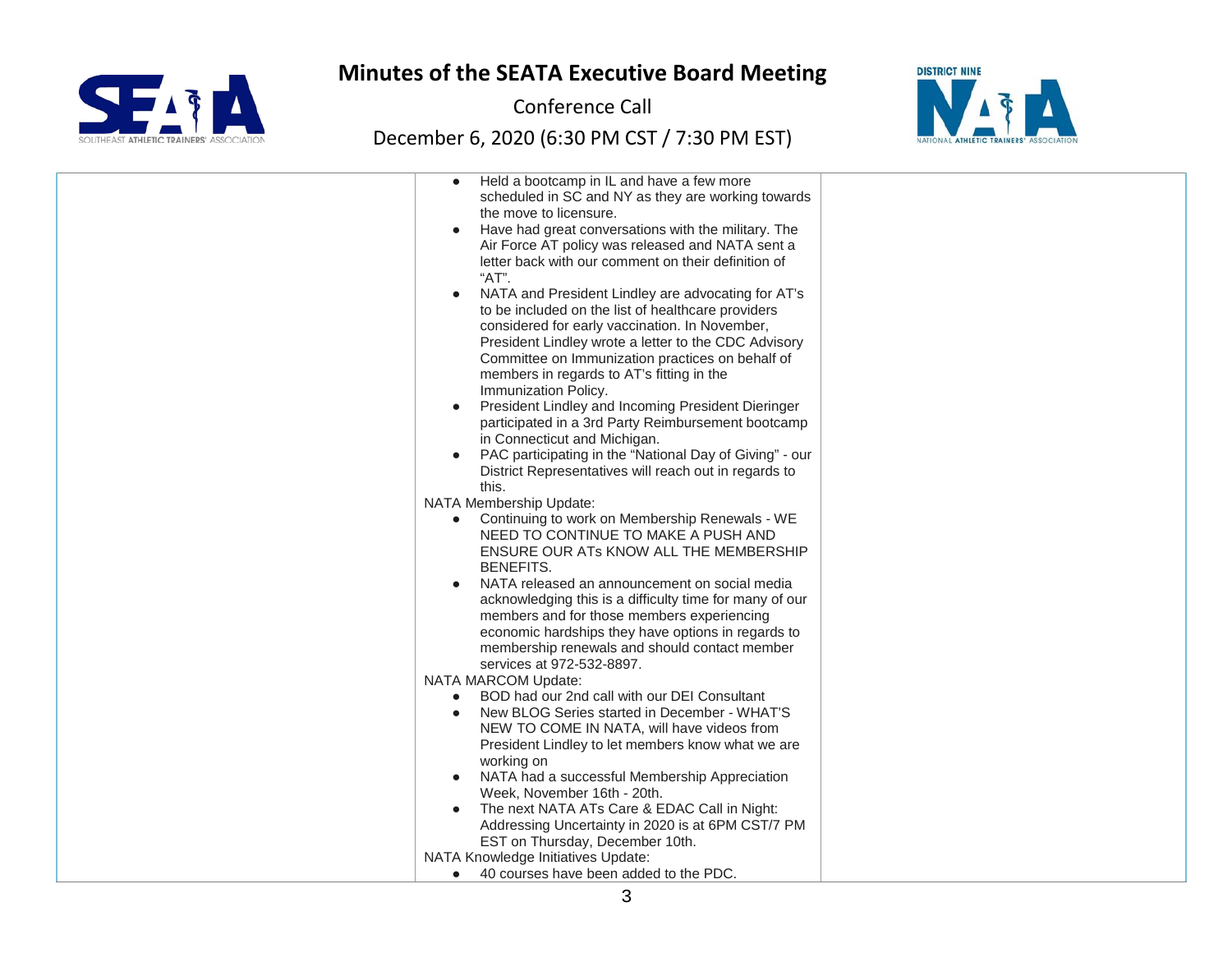

Conference Call



|                              | Held first NATA Timely Topic Series event Dec. 1-3<br>sponsored by Florida International University's<br>Doctor of Athletic Training Program on "The AT and<br>Entrepreneurship".<br>"A 360-degree Approach to Opioid Overdose<br>Education Prevention & Management for Sports<br>Medicine Professionals" 1 EBP Webinar presented<br>by Darryl Conway, MA, AT, ATC will be on<br>Wednesday, Dec. 16th at 11 AM CST/ 12 PM EST. |                                                             |
|------------------------------|--------------------------------------------------------------------------------------------------------------------------------------------------------------------------------------------------------------------------------------------------------------------------------------------------------------------------------------------------------------------------------------------------------------------------------|-------------------------------------------------------------|
|                              |                                                                                                                                                                                                                                                                                                                                                                                                                                |                                                             |
|                              | <b>ACTION ITEMS:</b><br>BOD Approved 10-0-0 the Revised Public Health                                                                                                                                                                                                                                                                                                                                                          |                                                             |
|                              | <b>Taskforce Structure</b>                                                                                                                                                                                                                                                                                                                                                                                                     |                                                             |
|                              | BOD Approved 10-0-0 Phillip Gribble, PhD, ATC,                                                                                                                                                                                                                                                                                                                                                                                 |                                                             |
|                              | FNATA (D5) as the Chair of the NATA Fellows<br>Committee beginning in June 2021.                                                                                                                                                                                                                                                                                                                                               |                                                             |
| <b>President White</b><br>b) | <b>ACTION: President White will:</b>                                                                                                                                                                                                                                                                                                                                                                                           |                                                             |
|                              | 1. During a discussion with ATSS Committee about                                                                                                                                                                                                                                                                                                                                                                               |                                                             |
|                              | recommendations for a contingency plan for low turn-out, a                                                                                                                                                                                                                                                                                                                                                                     |                                                             |
|                              | question was raised if we could merge the ATSS and CSMM                                                                                                                                                                                                                                                                                                                                                                        |                                                             |
|                              | into one VAH to save expenses.                                                                                                                                                                                                                                                                                                                                                                                                 |                                                             |
|                              | As a cost saving measure, SEATA will run all activities and<br>a.                                                                                                                                                                                                                                                                                                                                                              |                                                             |
|                              | presentations utilizing one VAH. President White is                                                                                                                                                                                                                                                                                                                                                                            |                                                             |
|                              | renegotiating the agreement with Cvent VAH.<br>2. Inquire with Cvent - investigate "drop dead date" for contract                                                                                                                                                                                                                                                                                                               |                                                             |
|                              | numbers if decision to cancel.                                                                                                                                                                                                                                                                                                                                                                                                 |                                                             |
|                              | Once the agreement is signed, there is no cancellation.<br>a.                                                                                                                                                                                                                                                                                                                                                                  |                                                             |
|                              | SEATA will reduce our projected attendee numbers from                                                                                                                                                                                                                                                                                                                                                                          |                                                             |
|                              | 1000 to 500 to include students, faculty / presenters,                                                                                                                                                                                                                                                                                                                                                                         |                                                             |
|                              | exhibitors and members attending.                                                                                                                                                                                                                                                                                                                                                                                              |                                                             |
|                              | 3. Ask Co-Chair Tripp to survey Program Directors about why                                                                                                                                                                                                                                                                                                                                                                    |                                                             |
|                              | numbers are down?                                                                                                                                                                                                                                                                                                                                                                                                              |                                                             |
|                              | a. Feel that low registration is due to zoom fatigue of<br>the students and final exam at the university level.                                                                                                                                                                                                                                                                                                                |                                                             |
|                              | 4. Contact Steve Patterson about moving forward with Quiz Bowl                                                                                                                                                                                                                                                                                                                                                                 | <b>ACTION</b> on Quiz Bowl Committee Recommendation:        |
|                              | event to help with ATSS Registration numbers.                                                                                                                                                                                                                                                                                                                                                                                  | TABLED until confirmation with MTSU's Dr. Helen Binkley     |
|                              | a.  QB Chair Patterson shared his committee's concern                                                                                                                                                                                                                                                                                                                                                                          | regarding sending representative to Quiz Bowl for 2021.     |
|                              | for being able to conduct a quiz bowl TEAM event.                                                                                                                                                                                                                                                                                                                                                                              |                                                             |
|                              | Other Districts are conducting individual events.                                                                                                                                                                                                                                                                                                                                                                              | ACTION: State Presidents are asked to submit names of       |
|                              | RECOMMENDATION: The Quiz Bowl                                                                                                                                                                                                                                                                                                                                                                                                  | potential candidates for Co-chairs and members to President |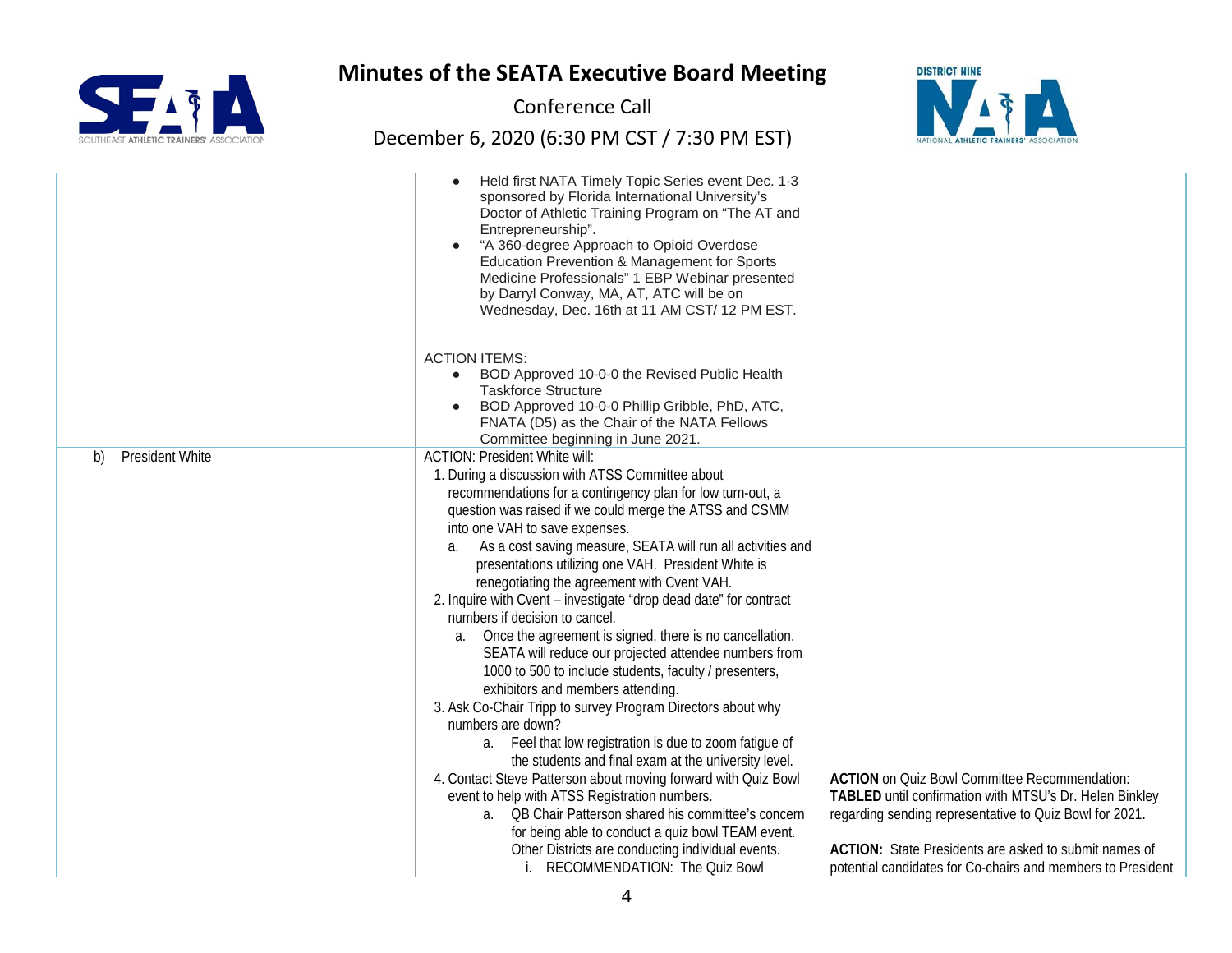

Conference Call



|                               | Committee recommends that SEATA NOT<br>conduct a Quiz Bowl Event in conjunction with<br>the 2021 ATSS. SEATA will ask last year's<br>winning school to organize a team and<br>represent SEATA at the 2021 NATA in<br>Orlando as they were not able to attend the<br>2020 Quiz Bowl due to cancellation by NATA.<br>5. ATSS Agreements:<br>a. Suture Kits by Apprentice Doctor. Agreed to agreement<br>pricing with no minimum to purchase this year. (see email<br>below)<br>b. Exam Vouchers from BOC: Agreed to agreement pricing<br>with no minimum to purchase this year. (see email below)<br>R&Ed Committee Co-Chairs (Lizzie Hibberd and Amanda<br>6.<br>Tritsch have decided to step down as co-chairs after the 2021<br>CSMM. They both have recently added on other roles with<br>NATA. President White is working with both Co-Chairs to<br>discuss replacements. Both have agreed to mentor the new<br>Co-Chairs. On behalf of the Board, President White thanked<br>both of these members for their time and dedication to<br>producing high-quality education events. | White.                                                                      |
|-------------------------------|-------------------------------------------------------------------------------------------------------------------------------------------------------------------------------------------------------------------------------------------------------------------------------------------------------------------------------------------------------------------------------------------------------------------------------------------------------------------------------------------------------------------------------------------------------------------------------------------------------------------------------------------------------------------------------------------------------------------------------------------------------------------------------------------------------------------------------------------------------------------------------------------------------------------------------------------------------------------------------------------------------------------------------------------------------------------------------------|-----------------------------------------------------------------------------|
| Vice President Hopp<br>a)     | 1. UPDATE on 2021 Meetings:<br>a. VATSS Program<br><b>VCSMM Program</b><br>b.<br>2.                                                                                                                                                                                                                                                                                                                                                                                                                                                                                                                                                                                                                                                                                                                                                                                                                                                                                                                                                                                                 |                                                                             |
| <b>Secretary Wesley</b><br>b) | Membership Update - Updated list 12.2.2020 is in Dropbox<br>1.<br>for state secretaries. Membership numbers are changing<br>daily during the end of year membership renewal period.<br><b>ACTIVE - 5566</b><br>LAPSED - 1043<br>AL - 540 active (105 lapsed)<br>FL - 1778 active (335 lapsed)<br>GA-1072 active (214 lapsed)<br>KY - 531 active (123 lapsed)<br>LA - 464 active (66 lapsed)<br>MS - 317 active (42 lapsed)<br>PR - 8 active (0 lapsed)<br>TN - 726 active (158 lapsed)                                                                                                                                                                                                                                                                                                                                                                                                                                                                                                                                                                                              | ACTION: Sign and return COI last page to Secretary<br>Wesley by 12/15/2020. |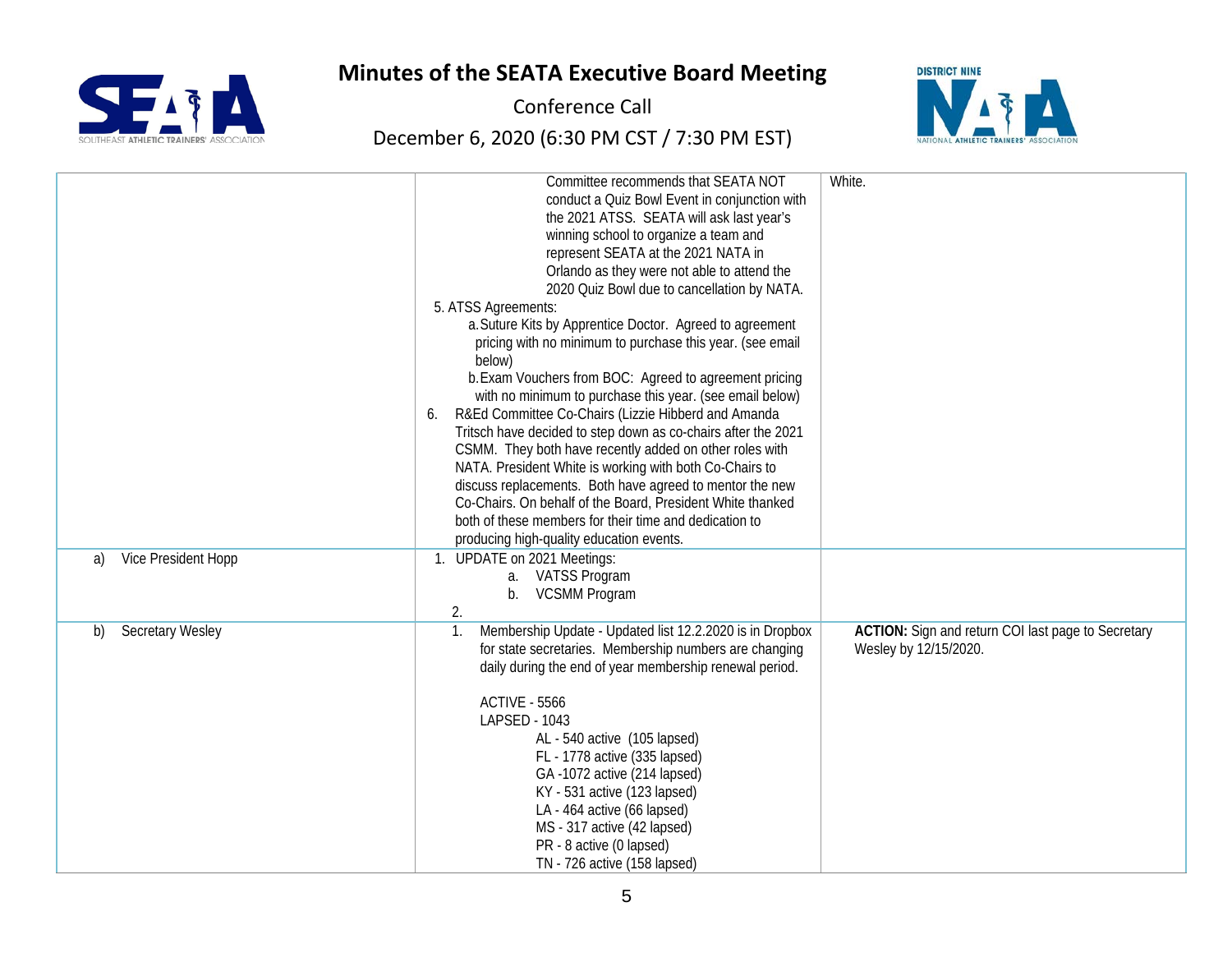



Conference Call



|                                  | VI - 2 active (0 lapsed)<br><b>BOC Approved Provider status</b><br>1.<br>a. Renewal Fee has been paid<br>4 EBP sessions submitted for approval for<br>$b_{-}$<br><b>VCSMM</b><br>Updating our Operations Manual (expect to bring<br>C.<br>forward later for electronic vote to approve<br>changes)<br>BOC language, logos and links<br>ii.<br>Add language regarding virtual<br>meetings to date/location selection<br>iii.<br>Update language to add self-reflection<br>and presenter input on appropriate<br>selection of assessment techniques.<br><b>Update Refund Policy</b><br>iv.<br>Update Honorarium and<br>V.<br>Reimbursement Policy<br>Updated sample documentation<br>vi.<br><b>Executive Board Name Badges</b><br>2.<br>President-elects from FL and GA will be mailed<br>$a_{-}$<br>this week (AL has been ordered)<br>Officer-elects have been ordered; any others<br>b.<br>needing name badges???<br>Conflict of Interest Forms - ACTION Required - Complete<br>3.<br>and Sign last page and return to Secretary Wesley this<br>week. |  |
|----------------------------------|--------------------------------------------------------------------------------------------------------------------------------------------------------------------------------------------------------------------------------------------------------------------------------------------------------------------------------------------------------------------------------------------------------------------------------------------------------------------------------------------------------------------------------------------------------------------------------------------------------------------------------------------------------------------------------------------------------------------------------------------------------------------------------------------------------------------------------------------------------------------------------------------------------------------------------------------------------------------------------------------------------------------------------------------------------|--|
| <b>Treasurer Byrd</b><br>a)      | 1. UPDATE: Transition from Wells-Fargo to Merryl Lynch<br>Continue to work with ML toward making the transition from<br>Wells Fargo to ML in January. Getting our account established<br>with ML and then will have both Checking and Investment<br>funds moved into ML<br>2. Current Financial Status:<br>Checking - \$293,138.69<br>Savings & Investments - \$434,355.90                                                                                                                                                                                                                                                                                                                                                                                                                                                                                                                                                                                                                                                                             |  |
| 2. Committee Reports             |                                                                                                                                                                                                                                                                                                                                                                                                                                                                                                                                                                                                                                                                                                                                                                                                                                                                                                                                                                                                                                                        |  |
| <b>Standing Committees</b><br>a) |                                                                                                                                                                                                                                                                                                                                                                                                                                                                                                                                                                                                                                                                                                                                                                                                                                                                                                                                                                                                                                                        |  |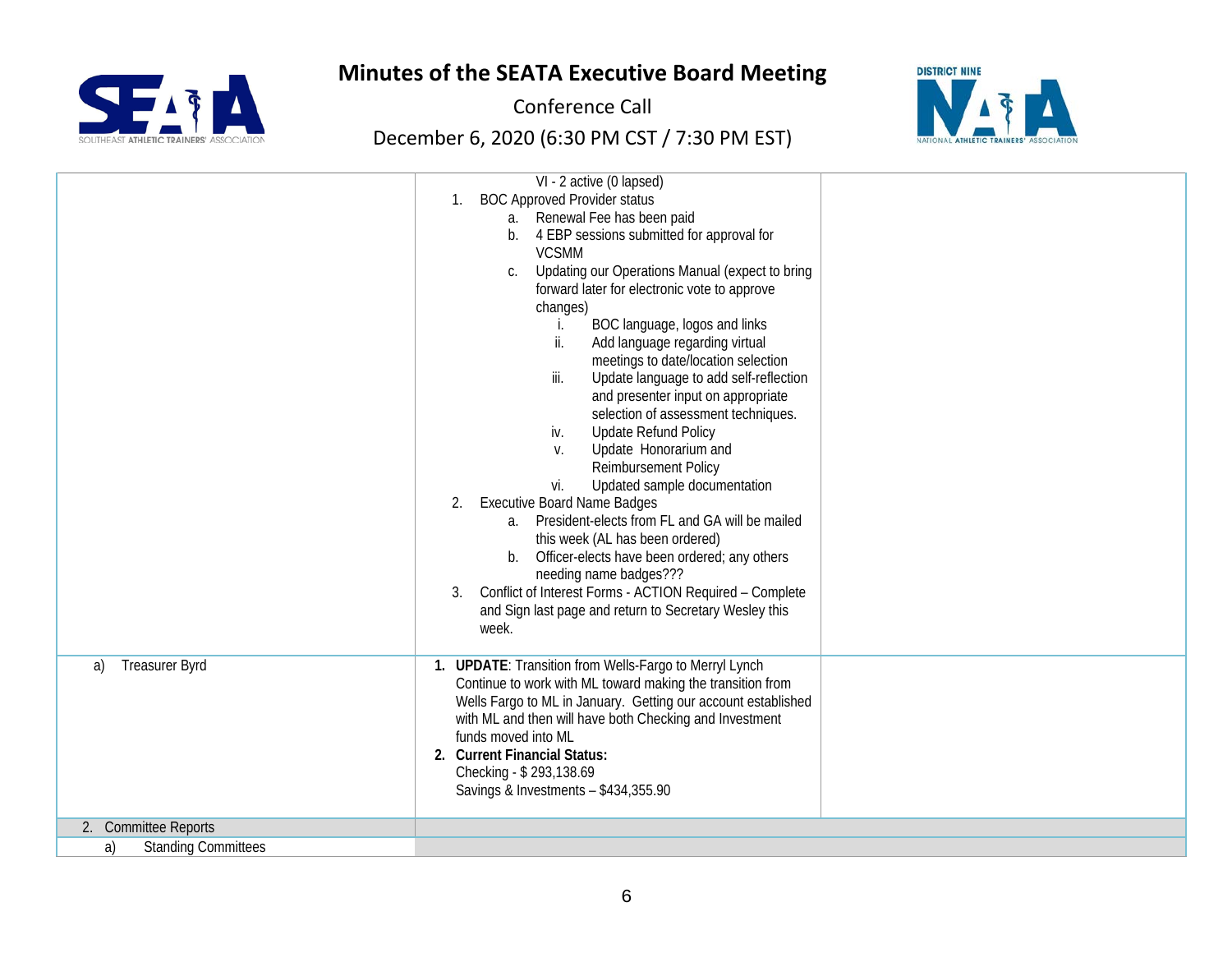

Conference Call



| . Elections Committee                                     | Update: Election Committee will develop a timeline for the Special<br>Election for SEATA Secretary due to Secretary Wesley's election to<br><b>District Director.</b>                                                                                                                                                                                                                                                                                                                                                                                                                                                                                                                                                                                                                                        | Ongoing                                                                                                                                                                                                                                                                           |
|-----------------------------------------------------------|--------------------------------------------------------------------------------------------------------------------------------------------------------------------------------------------------------------------------------------------------------------------------------------------------------------------------------------------------------------------------------------------------------------------------------------------------------------------------------------------------------------------------------------------------------------------------------------------------------------------------------------------------------------------------------------------------------------------------------------------------------------------------------------------------------------|-----------------------------------------------------------------------------------------------------------------------------------------------------------------------------------------------------------------------------------------------------------------------------------|
| Ad hoc / Task Force(s)<br>b)                              |                                                                                                                                                                                                                                                                                                                                                                                                                                                                                                                                                                                                                                                                                                                                                                                                              |                                                                                                                                                                                                                                                                                   |
| <b>Convention Task Force Committee (VP</b><br>i.<br>Hopp) | Update on discussions/progress on the SEATA Convention<br>(combined event of ATSS/CSMM/ATEC for 2022+).<br>Pending progress by Conference Direct. Due to pandemic, this is<br>still a slow process for the hotel industry.                                                                                                                                                                                                                                                                                                                                                                                                                                                                                                                                                                                   | No update on 2023-2024 contracts                                                                                                                                                                                                                                                  |
| ii.<br><b>By-laws Taskforce</b>                           | President White is working on developing a work group to evaluate<br>the SEATA By-laws for recommendations to current best-practices.                                                                                                                                                                                                                                                                                                                                                                                                                                                                                                                                                                                                                                                                        | Presidents: If there is an interest, please contact President<br>White.                                                                                                                                                                                                           |
| 3. Old Business                                           |                                                                                                                                                                                                                                                                                                                                                                                                                                                                                                                                                                                                                                                                                                                                                                                                              |                                                                                                                                                                                                                                                                                   |
| SEATA Student Leadership Committee<br>a)                  | NO UPDATE: Pending report / recommendations from Steve<br>Patterson, Student Senate Faculty Advisor.                                                                                                                                                                                                                                                                                                                                                                                                                                                                                                                                                                                                                                                                                                         |                                                                                                                                                                                                                                                                                   |
| b)<br>2021 SEATA Virtual Corporate Partnership<br>Plan    | With SEATA moving to a virtual platform for the 2021 ATSS and<br>CSMM, President White has taken the recommendations by CPP<br>Committee in developing a 2021 Virtual Corporate Partnership Plan.<br>The proposal is streamlined to align with the Cvent Virtual Attendee<br>Hup platform for exhibitors.                                                                                                                                                                                                                                                                                                                                                                                                                                                                                                    | ACTION: President White is to follow-up with CPP committee<br>to discuss feedback from key vendors/sponsors in<br>regards to where they find value and our key aspects.<br>President Nason indicated that he is willing to give a<br>unique perspective on determining the value. |
| 4. New Business                                           |                                                                                                                                                                                                                                                                                                                                                                                                                                                                                                                                                                                                                                                                                                                                                                                                              |                                                                                                                                                                                                                                                                                   |
| a)                                                        |                                                                                                                                                                                                                                                                                                                                                                                                                                                                                                                                                                                                                                                                                                                                                                                                              |                                                                                                                                                                                                                                                                                   |
| b)                                                        |                                                                                                                                                                                                                                                                                                                                                                                                                                                                                                                                                                                                                                                                                                                                                                                                              |                                                                                                                                                                                                                                                                                   |
| 7. Announcements                                          | President Berch (MS) reported that prayers are needed for Murray<br>Burch as he is in ICU on a ventilator due to Covid-19 (at St.<br>Dominic's in Jackson, MS).<br>President Platt (AL) has submitted her ALATA resignation as she will<br>be moving to Florida to be with Brandon. She will officially end her<br>term on January 4, 2021.<br>President Nason (FL) remarked on his experiences as ATAF<br>President and will continue his involvement on 3rd Party<br>Reimbursement and he is excited for Dr. Pattie Tripp to step up as<br>the next ATAF President.<br>President Mansfield (GA) acknowledged that his term is ending and<br>hates that Covid ruined the 2020 NATA in Atlanta. He is excited for<br>Jared Sandler to be moving up and for Andy Grubbs to be the<br>incoming vice-president. |                                                                                                                                                                                                                                                                                   |